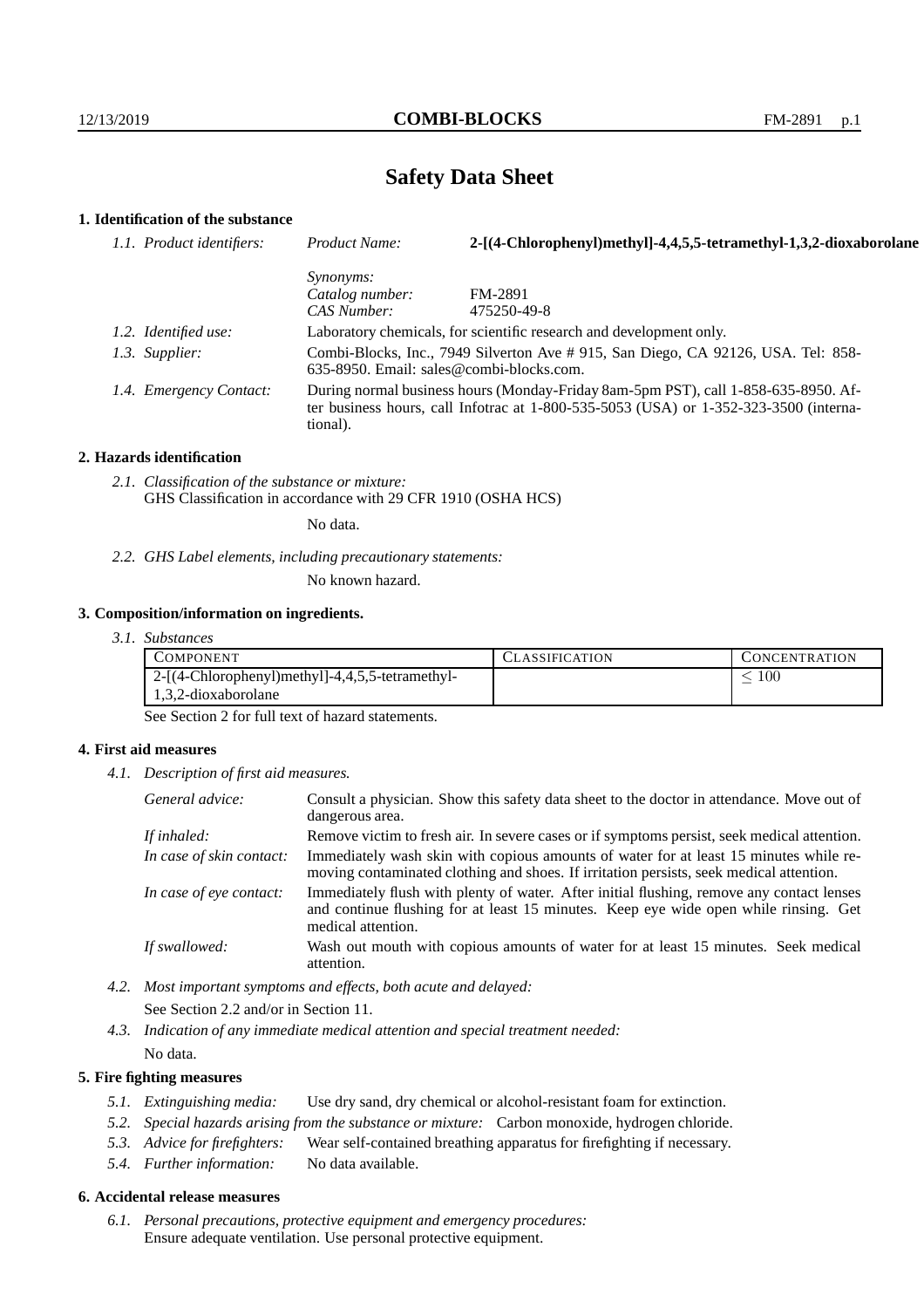|                                                                                                                        | 6.2. Environmental precautions:                                                                    |                                                                                                                                                                                                                                                                            |  |  |  |
|------------------------------------------------------------------------------------------------------------------------|----------------------------------------------------------------------------------------------------|----------------------------------------------------------------------------------------------------------------------------------------------------------------------------------------------------------------------------------------------------------------------------|--|--|--|
|                                                                                                                        | Should not be released into the environment. See Section 12 for additional ecological information. |                                                                                                                                                                                                                                                                            |  |  |  |
|                                                                                                                        | 6.3. Methods and materials for containment and cleaning up:                                        |                                                                                                                                                                                                                                                                            |  |  |  |
|                                                                                                                        | Sweep up or vacuum up spillage and collect in suitable container for disposal.                     |                                                                                                                                                                                                                                                                            |  |  |  |
| 6.4. Reference to other sections:                                                                                      |                                                                                                    |                                                                                                                                                                                                                                                                            |  |  |  |
|                                                                                                                        |                                                                                                    | Refer to protective measures listed in Sections 8 and 13.                                                                                                                                                                                                                  |  |  |  |
|                                                                                                                        | 7. Handling and storage                                                                            |                                                                                                                                                                                                                                                                            |  |  |  |
|                                                                                                                        |                                                                                                    | 7.1. Precautions for safe handling: Avoid contact with skin and eyes. Avoid inhalation of vapour or mist. Keep away<br>from sources of ignition - No smoking. Take measures to prevent the build up of electro-<br>static charge. For precautions see section 2.2.         |  |  |  |
| 7.2. Conditions for safe storage, including any incompatibilities: Store under -20°C. Keep container tightly closed in |                                                                                                    | a dry and well-ventilated place. Containers which are opened must be carefully resealed<br>and kept upright to prevent leakage.                                                                                                                                            |  |  |  |
|                                                                                                                        | 7.3. Specific end use(s):                                                                          | Laboratory chemicals, for scientific research and development only.                                                                                                                                                                                                        |  |  |  |
|                                                                                                                        | 8. Exposure Controls / Personal protection                                                         |                                                                                                                                                                                                                                                                            |  |  |  |
|                                                                                                                        | 8.1. Control parameters:                                                                           |                                                                                                                                                                                                                                                                            |  |  |  |
|                                                                                                                        |                                                                                                    | Components with workplace control parameters: Contains no substances with occupational exposure limit values.                                                                                                                                                              |  |  |  |
|                                                                                                                        | 8.2. Exposure controls:                                                                            |                                                                                                                                                                                                                                                                            |  |  |  |
|                                                                                                                        |                                                                                                    | Appropriate engineering controls: Ensure that eyewash stations and safety showers are close to the workstation<br>location. Ensure adequate ventilation, especially in confined areas.                                                                                     |  |  |  |
|                                                                                                                        | Personal protective equipment:                                                                     |                                                                                                                                                                                                                                                                            |  |  |  |
|                                                                                                                        | Eye/face protection:                                                                               | Wear appropriate protective eyeglasses or chemical safety goggles as described by OSHA's<br>eye and face protection regulations in 29 CFR 1910.133 or European Standard EN166.                                                                                             |  |  |  |
|                                                                                                                        | Skin protection:                                                                                   | Handle with gloves. Gloves must be inspected prior to use. Use proper glove removal<br>technique (without touching glove's outer surface) to avoid skin contact with this product.<br>Dispose of contaminated gloves after use in accordance with applicable laws and good |  |  |  |

| Eye/face protection:                                                                                                                                                                                                                                                                           | Wear appropriate protective eyeglasses or chemical safety goggles as described by OSHA's<br>eye and face protection regulations in 29 CFR 1910.133 or European Standard EN166.                                                                      |
|------------------------------------------------------------------------------------------------------------------------------------------------------------------------------------------------------------------------------------------------------------------------------------------------|-----------------------------------------------------------------------------------------------------------------------------------------------------------------------------------------------------------------------------------------------------|
| Handle with gloves. Gloves must be inspected prior to use. Use proper glove removal<br>Skin protection:<br>technique (without touching glove's outer surface) to avoid skin contact with this product.<br>Dispose of contaminated gloves after use in accordance with applicable laws and good |                                                                                                                                                                                                                                                     |
|                                                                                                                                                                                                                                                                                                | laboratory practices. Wash and dry hands                                                                                                                                                                                                            |
| <b>Body Protection:</b>                                                                                                                                                                                                                                                                        | Complete suit protecting against chemicals, Flame retardant antistatic protective clothing.<br>The type of protective equipment must be selected according to the concentration and<br>amount of the dangerous substance at the specific workplace. |
| Respiratory protection:                                                                                                                                                                                                                                                                        |                                                                                                                                                                                                                                                     |

Control of environmental exposure: Prevent further leakage or spillage if safe to do so. Do not let product enter drains.

# **9. Physical and chemical properties**

*9.1. Information on basic physical and chemical properties*

| (a)                        | Appearance:                                   | No data            |
|----------------------------|-----------------------------------------------|--------------------|
| (b)                        | Odour:                                        | No data            |
| (c)                        | Odour Threshold:                              | No data            |
| (d)                        | pH:                                           | No data            |
| (e)                        | Melting point/freezing point:                 | $40 - 50^{\circ}C$ |
| (f)                        | Initial boiling point and boiling range:      | No data            |
| (g)                        | Flash point:                                  | No data            |
| (h)                        | Evaporatoin rate:                             | No data            |
| (i)                        | Flammability (solid, gas):                    | No data            |
| (j)                        | Upper/lower flammability or explosive limits: | No data            |
| (k)                        | Vapour pressure:                              | No data            |
| $\left( \mathrm{l}\right)$ | Vapour density:                               | No data            |
| (m)                        | Relative density:                             | No data            |
| (n)                        | Water solubility:                             | No data            |
| $\rm (o)$                  | Partition coefficient: n-octanol/water:       | No data            |
| (p)                        | Auto-ignition:                                | No data            |
| (q)                        | Decomposition temperature:                    | No data            |
| (r)                        | Viscosity:                                    | No data            |
| (s)                        | Explosive properties:                         | No data            |
| (t)                        | Oxidizing properties:                         | No data            |